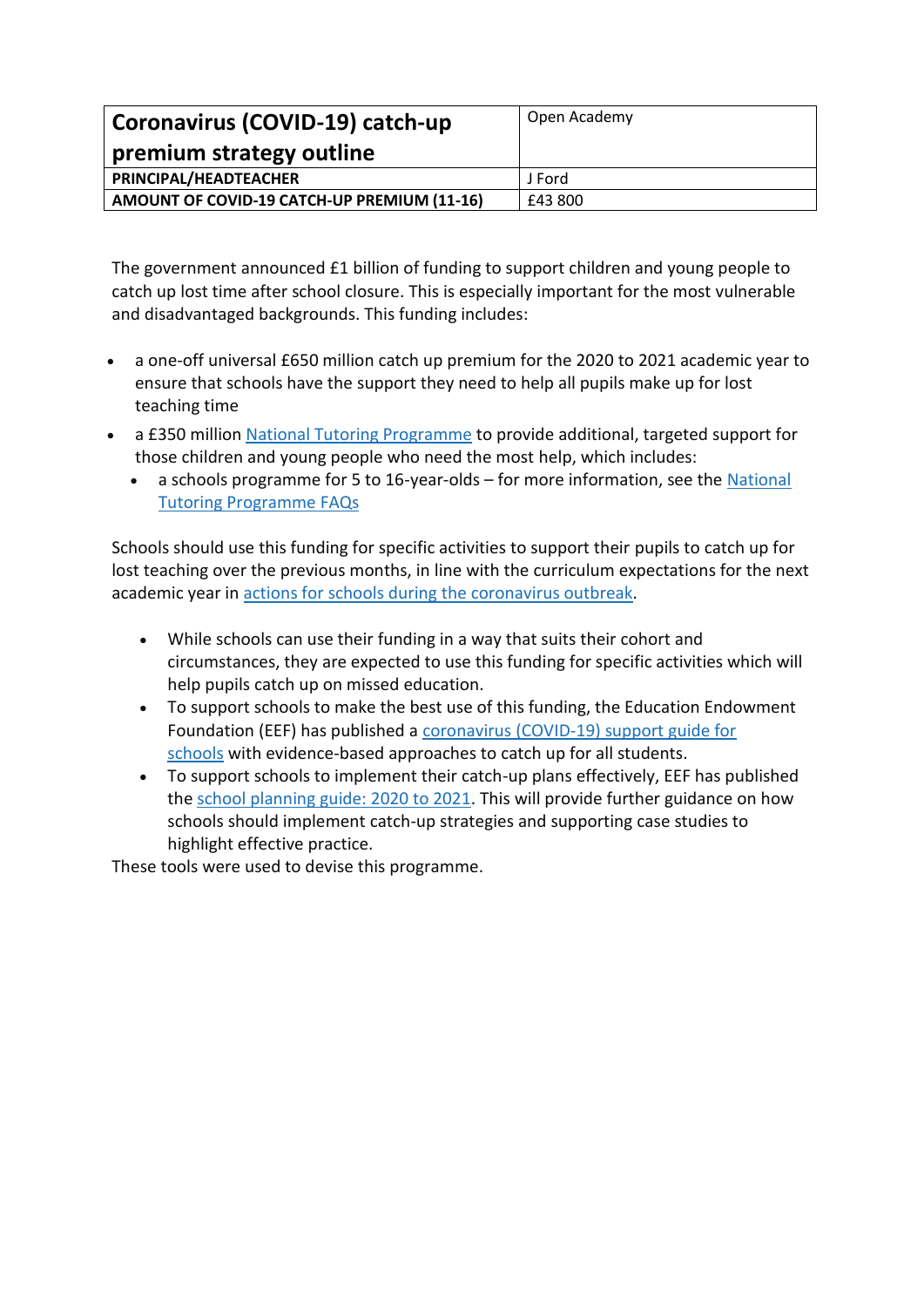| <b>Strategy</b>                                          | <b>Specific Strategy</b>                                                                                                                                                | <b>Success Criteria</b>                                                                                                                                             | <b>Milestone</b>                                                                                                                                                                                     | <b>Evaluation</b> | Cost                                            | Impact                                                                                                                                                                                                                                                               |
|----------------------------------------------------------|-------------------------------------------------------------------------------------------------------------------------------------------------------------------------|---------------------------------------------------------------------------------------------------------------------------------------------------------------------|------------------------------------------------------------------------------------------------------------------------------------------------------------------------------------------------------|-------------------|-------------------------------------------------|----------------------------------------------------------------------------------------------------------------------------------------------------------------------------------------------------------------------------------------------------------------------|
| Area                                                     |                                                                                                                                                                         |                                                                                                                                                                     |                                                                                                                                                                                                      |                   |                                                 |                                                                                                                                                                                                                                                                      |
| <b>Teaching</b><br>and<br>whole-<br>school<br>strategies | Personalised<br>professional<br>development<br>opportunities<br>through<br>instructional<br>coaching: How to<br>present online<br>technologically and<br>pedagogically. | 85% of lessons<br>observed show high<br>quality explanations,<br>modelling and<br>systematic checking<br>that leads to present<br>students making good<br>progress. | JTH, KWE and<br><b>KWA have</b><br>delivered sessions<br>to whole school<br>on how to use<br><b>Teams Classnote</b><br>etc.<br>CDI delivered<br>sessions on how<br>to deliver<br>effectively online. | Incomplete        | £2,000                                          | All staff are<br>confident in<br>using TEAMs.<br>High quality<br>explanations<br>have been<br>noted. Routines<br>for setting and<br>checking work<br>are in place.                                                                                                   |
| Teaching<br>and<br>whole-<br>school<br>strategies        | Provide pupils with<br>high-quality<br>feedback, building<br>on accurate<br>assessment.                                                                                 | There is evidence of<br>feedback leading to<br>progress in 85% of<br>present students<br>across all key stages.                                                     | Rubrics set up in<br>all subject areas.<br>Whole school<br>monitoring<br>system set up and<br>used by AHOYs.<br>HOFs to develop<br>assessments that<br>meet curriculum<br>needs online.              | Incomplete        | £1,000                                          | CPD has been<br>delivered.<br>Rubrics are set<br>up in all subject<br>areas and are<br>being adapted<br>at a higher level.<br><b>HOFs have</b><br>assessments<br>that meet NC<br>demands.<br>Feedback given<br>to students who<br>are present<br>completing<br>work. |
| Targeted<br>approach<br>es                               | Small group English<br>tuition for key<br>students in Yr 10 -<br>11.                                                                                                    | English attainment at<br>G4 is at least in line<br>with National<br>averages.                                                                                       | SHE (trained<br>SENCO and<br>English teacher)<br>delivering<br>sessions to<br>targeted students<br>at KS4.                                                                                           | Incomplete        | £19,776<br>(cost for<br>8<br>lessons<br>a week) | 85% of students<br>in the class<br>during the year<br>achieved grade<br>4 in English lang<br>or lit $(1$ got to 5)                                                                                                                                                   |
| Targeted<br>approach<br>es                               | Small group maths<br>and English tuition<br>for key students in<br>middle sets Years 8<br>$-10$                                                                         | Attainment at G4 is<br>broadly in line with<br>National averages with<br>below average cohorts                                                                      | 2 academic<br>mentors to be<br>appointed<br>through<br>TeachFirst<br>Scheme Jan and<br>Feb start.                                                                                                    | Incomplete        | £5,426(<br>we pay<br>$25% +$<br>on<br>costs)    | <b>Teach First</b><br>mentors have<br>had increasing<br>impact with<br>students during<br>the year.                                                                                                                                                                  |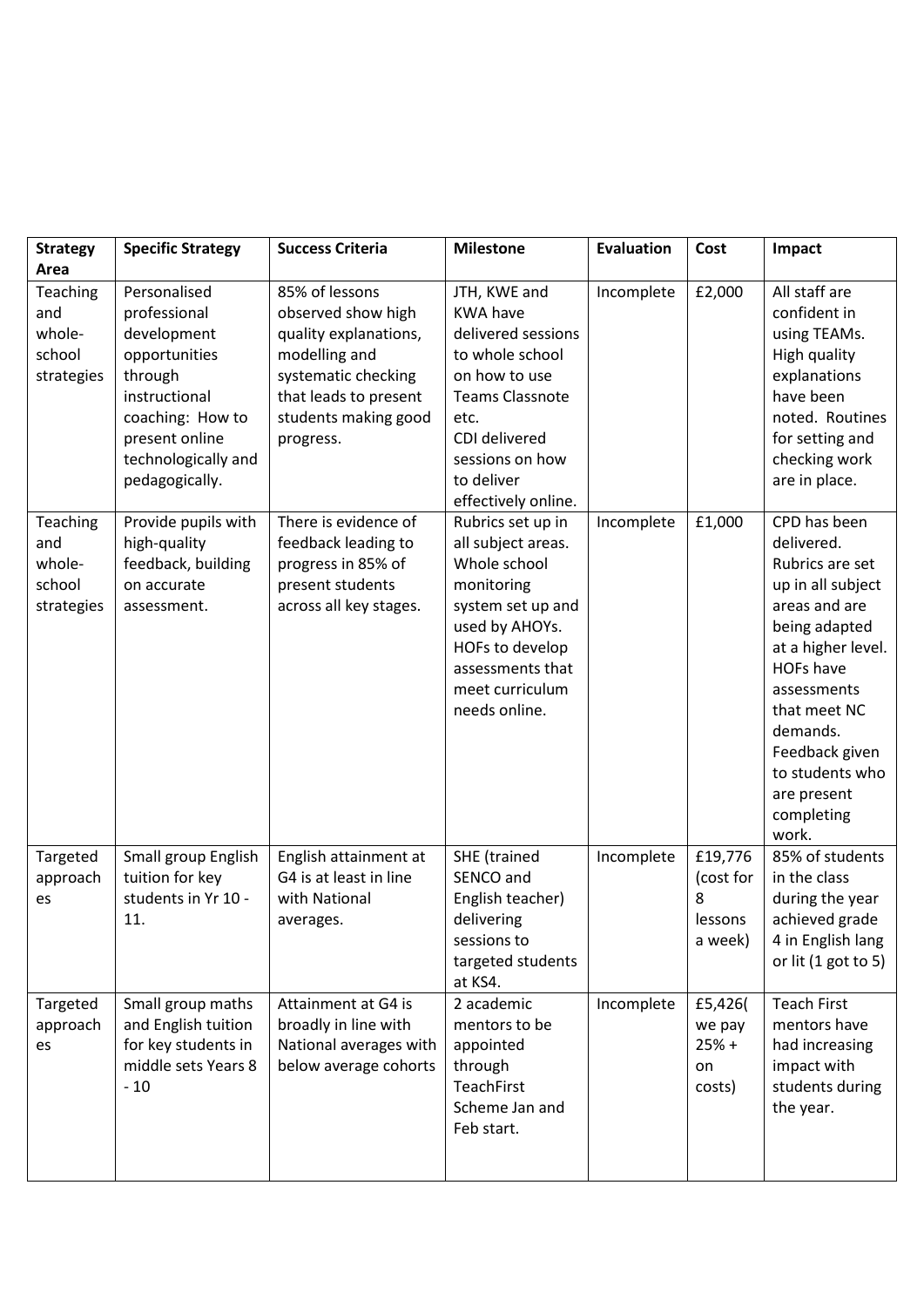| <b>Brilliant</b> | Small group tuition       | Increase confidence in  |                    | Incomplete | £390     | Trouble with      |
|------------------|---------------------------|-------------------------|--------------------|------------|----------|-------------------|
| Club             | with approved             | missed units in science |                    |            |          | engagement        |
| Tutoring         | partner Brilliant         | working with PhD        |                    |            |          | with our          |
|                  | Club for 24 PP            | students might raise    |                    |            |          | students and      |
|                  | students                  | aspiration to           |                    |            |          | tutors not        |
|                  |                           | university              |                    |            |          | showing up.       |
|                  |                           |                         |                    |            |          | This was          |
|                  |                           |                         |                    |            |          | unsuccessful.     |
| Pearson          | Small group tuition       | Increasing confidence   | Students are       | Incomplete | £0       | Project not       |
| Tutoring         | with approved             | and knowledge in        | registered waiting |            |          | successful. No    |
|                  | partner Pearson for       | small group work with   | for bookings to    |            |          | tutors term 1, 2  |
|                  | 30 PP/SEN students        | qualified teachers in   | begin              |            |          | or 3. By term 4   |
|                  |                           | <b>HUBs</b>             |                    |            |          | there were        |
|                  |                           |                         |                    |            |          | tutors who were   |
|                  |                           |                         |                    |            |          |                   |
|                  |                           |                         |                    |            |          | online only.      |
| <b>HUB</b>       | Catch up sessions         | Students can access     | Students are       | Incomplete | Delivere | Exceptionally     |
| Tutoring         | held after school         | the curriculum in the   | already engaged    |            | d using  | successful.       |
|                  | for any student           | next academic year.     | in HUBs using      |            | other    | Most students     |
|                  | who fell behind           |                         | existing staffing. |            | funding  | have completed    |
|                  |                           |                         |                    |            | streams  | the activities    |
|                  |                           |                         |                    |            |          | that they had     |
|                  |                           |                         |                    |            |          | fallen behind     |
|                  |                           |                         |                    |            |          | on.               |
| Wider            | Purchase of 10            | Secure progress of      | Chromebooks        | Incomplete | £2,500   | Chrome books      |
| strategies       | chrome books in           | students with no        | purchased          |            |          | are in use in the |
|                  | addition to ones          | devices during self-    |                    |            |          | academy           |
|                  | provided through          | isolation periods and   |                    |            |          | regularly         |
|                  | government                | in the event of         |                    |            |          | supporting        |
|                  | scheme                    | lockdown.               |                    |            |          | learning. Loans   |
|                  |                           | Available on short      |                    |            |          | to self-isolating |
|                  |                           | term loan to support    |                    |            |          | students have     |
|                  |                           | home learning.          |                    |            |          | occurred.         |
| Wider            | <b>Purchase of Seneca</b> | Improved progress in    |                    | Incomplete | £4,000   | Not only have     |
| strategies       | <b>Premium Learning</b>   | geography.              |                    |            |          | geography used    |
|                  | to provide support        |                         |                    |            |          | the resource      |
|                  | all learners across       |                         |                    |            |          | but so have       |
|                  | all years                 |                         |                    |            |          | science,          |
|                  |                           |                         |                    |            |          | computer          |
|                  |                           |                         |                    |            |          | science and       |
|                  |                           |                         |                    |            |          | other subjects.   |
| Wider            | Purchase of SAM           | Students can access     |                    | Incomplete | £2,000   | <b>Students</b>   |
| strategies       | Learning to provide       | SAM learning in any of  |                    |            |          | accessed SAM      |
|                  | support for all           | their subjects on any   |                    |            |          | learning at the   |
|                  | learners across all       | compatible device       |                    |            |          | start of the      |
|                  | years                     |                         |                    |            |          | pandemic but      |
|                  |                           |                         |                    |            |          | when they had     |
|                  |                           |                         |                    |            |          | 5 live lessons    |
|                  |                           |                         |                    |            |          | per day the use   |
|                  |                           |                         |                    |            |          | diminished.       |
|                  |                           |                         |                    |            |          | Successful until  |
|                  |                           |                         |                    |            |          | a replacement     |
|                  |                           |                         |                    |            |          | was found.        |